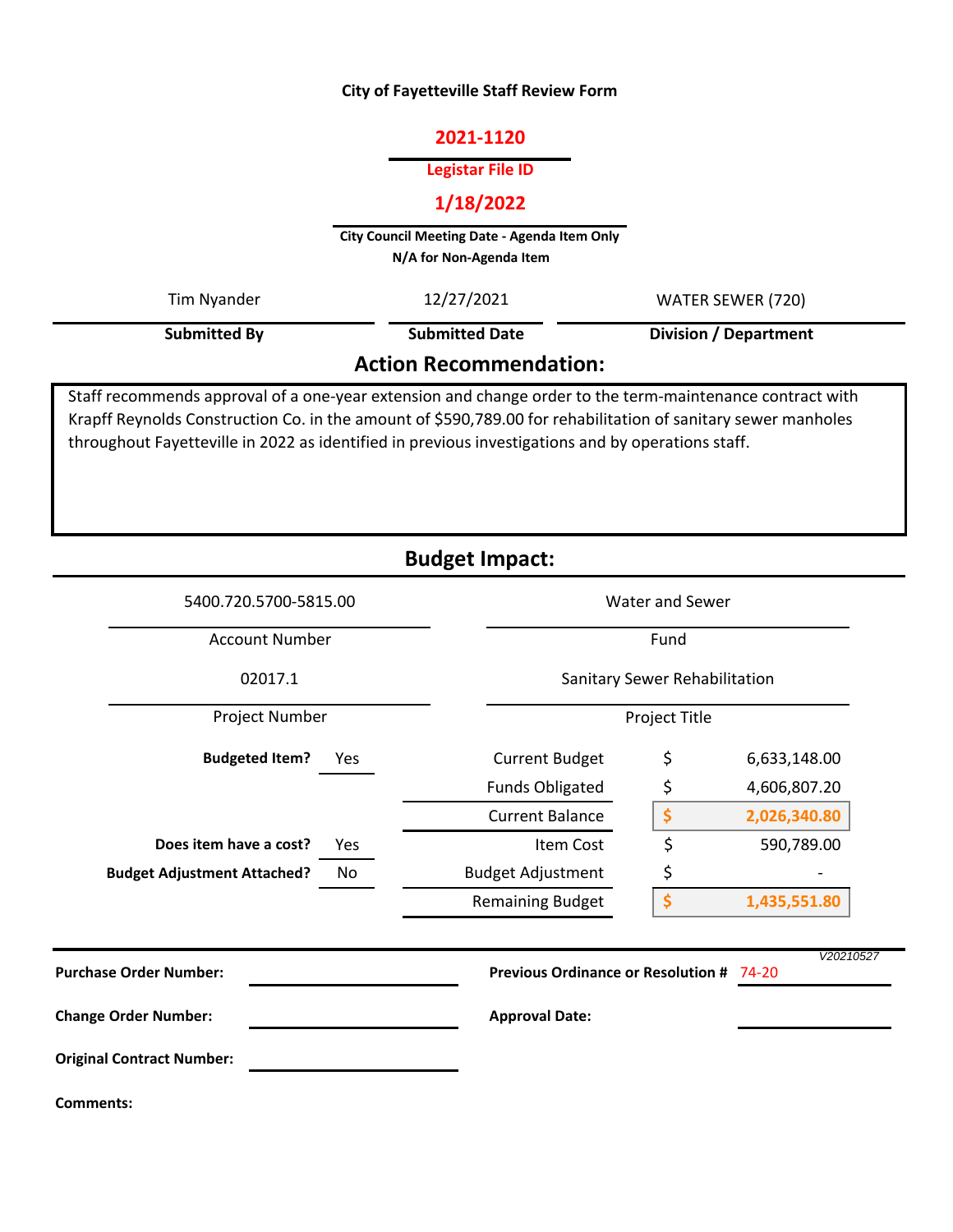

## **MEETING OF JANUARY 18, 2022**

**TO:** Mayor and City Council

- **THRU:** Susan Norton, Chief of Staff Tim Nyander, Utilities Director
- **FROM:** Corey Granderson, Utilities Engineer
- **DATE:** December 27, 2021

## **SUBJECT: Krapff Reynolds Construction Co. – Contract Renewal and Change Order for Sanitary Sewer Manhole Rehabilitation**

### **RECOMMENDATION:**

Staff recommends approval of a one-year extension and change order to the term-maintenance contract with Krapff Reynolds Construction Co. in the amount of \$590,789.00 for rehabilitation of sanitary sewer manholes throughout Fayetteville in 2022 as identified in previous investigations and by operations staff.

#### **BACKGROUND:**

On December 10, 2019 the City of Fayetteville accepted sealed competitive bids for manhole rehabilitation utilizing various techniques. Krapff Reynolds Construction Co. submitted the lowest bid (Resolution 74-20, Bid #19-53). The bid schedule includes unit pricing for various items of work in order to complete the annual rehabilitation program.

### **DISCUSSION:**

Direct contracting with Krapff Reynolds Construction Co. allows the City to execute its sanitary sewer rehabilitation program efficiently. Manholes being repaired under this contract are either identified through normal City maintenance operations or by consultants during Sanitary Sewer Evaluation Studies (i.e., Smoke Testing). Engineering and administrative costs are minimized as these services are handled by city staff. This work is an integral part of the City's ongoing program to maintain its sewer system in the most long-term yet cost effective fashion. This will be the 3<sup>rd</sup> year of a 5-year renewable contract with Krapff Reynolds.

A no-cost change order is also included in this renewal to increase pay item costs by 5% due to increases in material cost impacts nation-wide. This increase is recommended by staff and is permissible based on the original contract renewal language in the agreement.

### **BUDGET/STAFF IMPACT:**

Funds are available for this project in the Sanitary Sewer Rehabilitation account.

#### **Attachments:**

Change Order No. 1 Resolution 74-20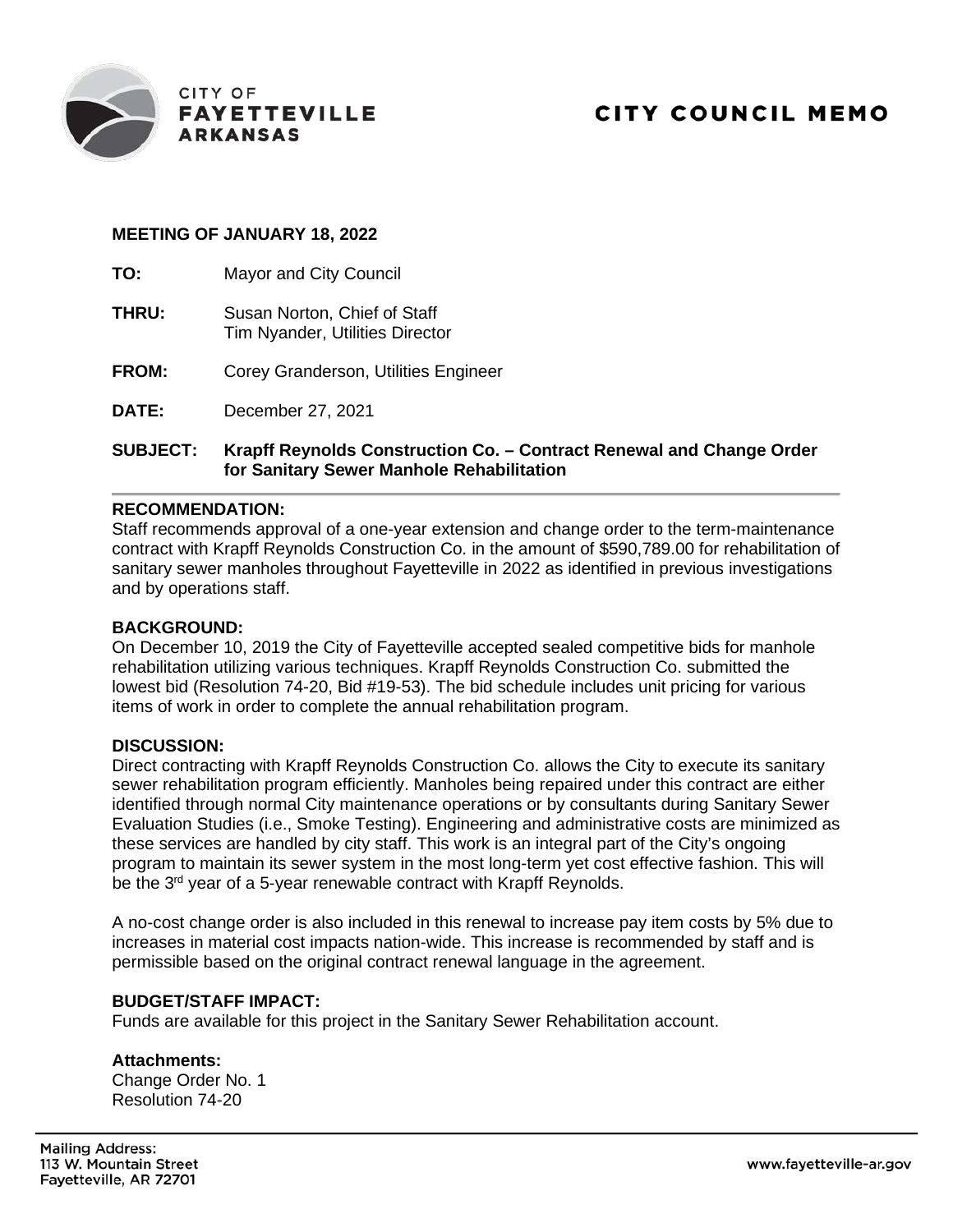

**CHANGE ORDER** 

Contract Title:

2022 Sewer Manhole Rehabilitation

| Change Order No.                    |                                                                                            |                |           | Date of Issuance:                   |                |                         |  | January 3, 2022 |             |
|-------------------------------------|--------------------------------------------------------------------------------------------|----------------|-----------|-------------------------------------|----------------|-------------------------|--|-----------------|-------------|
| To Contractor:                      | Krapff Reynolds Construction Company                                                       |                |           | ORDINANCE/RESOLUTION:<br>Effective: |                | 111-21<br>April 6, 2021 |  |                 |             |
| The Contract is changed as follows: |                                                                                            |                |           |                                     |                |                         |  |                 |             |
| Bid                                 | Bid                                                                                        | Previous       | Unit      | Contract                            | Revised        | Revised                 |  | Previous        | Revised     |
| Item                                | Item                                                                                       | Estimated      | of        | Unit                                | Estimated      | Unit                    |  | Estimated       | Estimated   |
| No.                                 | Description                                                                                | Quantity       | Measure   | Price                               | Quantity       | Price                   |  | Cost            | Cost        |
| -1                                  | Mobilization (May not exceed 5%<br>of total bid)                                           |                | LS        | \$28,000.00                         | -1             | \$28,055.55             |  | \$28,000.00     | \$28,055.55 |
| 2                                   | Replace Manhole Frame and<br>Cover (Paved Areas)                                           | 70             | EA        | \$1,100.00                          | 60             | \$1,155.00              |  | \$77,000.00     | \$69,300.00 |
| $\mathfrak{Z}$                      | Replace Manhole Frame and<br>Cover (NON-Paved Areas)                                       | 106            | EA        | \$500.00                            | 100            | \$525.00                |  | \$53,000.00     | \$52,500.00 |
| $\overline{4}$                      | Replace/Raise to Grade, Manhole<br>Frame Grade Adjustments                                 | 50             | VF        | \$500.00                            | 50             | \$525.00                |  | \$25,000.00     | \$26,250.00 |
| 5 <sup>5</sup>                      | Replace Manhole Bench and<br>Trough                                                        | 9              | EA        | \$1,000.00                          | 9              | \$1,050.00              |  | \$9,000.00      | \$9,450.00  |
| 6                                   | Chemical Grout Pipe Seals and<br>Lower 18"                                                 | 149            | EA        | \$300.00                            | 130            | \$315.00                |  | \$44,700.00     | \$40,950.00 |
| $7\phantom{.0}$                     | Apply Internal Manhole<br>Adjustment Seal                                                  | 60             | $\rm{VF}$ | \$440.00                            | 60             | \$462.00                |  | \$26,400.00     | \$27,720.00 |
| 8                                   | Apply Cementitious Coating to<br>Entire Manhole (0 - 6 FT Depth)                           | 27             | EA        | \$762.00                            | 27             | \$800.10                |  | \$20,574.00     | \$21,602.70 |
| 9                                   | <b>Additional VF of Cementitious</b><br>Coating to Entire Manhole (> 6 FT<br>Depth)        | 45             | $\rm{VF}$ | \$127.00                            | 45             | \$133.35                |  | \$5,715.00      | \$6,000.75  |
| 10                                  | Apply Epoxy Coating to Entire<br>Manhole                                                   | 60             | VF        | \$240.00                            | 60             | \$252.00                |  | \$14,400.00     | \$15,120.00 |
| 11                                  | Repair Epoxy Coating                                                                       | 50             | $\rm{SF}$ | \$50.00                             | 50             | \$52.50                 |  | \$2,500.00      | \$2,625.00  |
| 12                                  | Complete Replacement w/ 4 foot<br>diameter manhole in PAVED<br>areas<br>$(0 - 6$ FT Depth) | $\overline{4}$ | EA        | \$8,250.00                          | $\overline{4}$ | \$8,662.50              |  | \$33,000.00     | \$34,650.00 |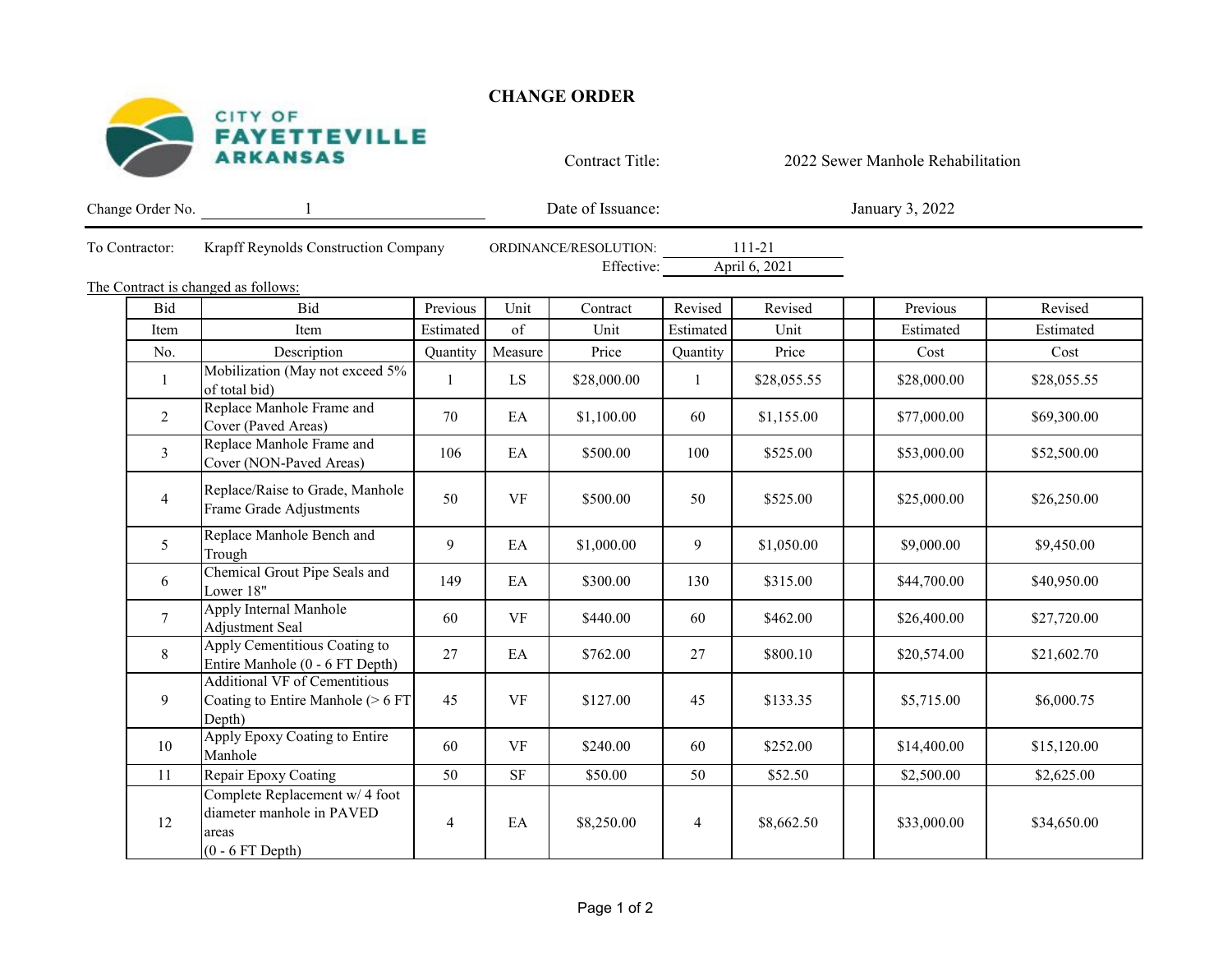| 13 | Complete Replacement w/ 4 foot<br>diameter manhole in NON-<br>PAVED areas (0 - 6 FT Depth)                                        | 14 | EA | \$7,250.00   | 14 | \$7,612.50   | \$101,500.00 | \$106,575.00 |
|----|-----------------------------------------------------------------------------------------------------------------------------------|----|----|--------------|----|--------------|--------------|--------------|
| 14 | Additional VF of manhole<br>replacement ( $> 6$ FT Depth)                                                                         | 50 | VF | \$200.00     | 50 | \$210.00     | \$10,000.00  | \$10,500.00  |
| 15 | <b>OSR</b> patch                                                                                                                  | 75 | EA | \$200.00     | 69 | \$210.00     | \$15,000.00  | \$14,490.00  |
| 16 | Trench Safety; Comply with<br><b>OSHA</b><br>Standards 29 CFR 1926 Safety<br>and Health Regulations for<br>Construction Subpart P |    | LS | \$125,000.00 |    | \$125,000.00 | \$125,000.00 | \$125,000.00 |

Sum: \$590,789.00

\$590,789.00

Net Cost for this Change Order:

 $$0.00$ 

| Not valid until signed by the Owner                                              |             |
|----------------------------------------------------------------------------------|-------------|
| The original Contract Price was                                                  |             |
| Net change by previously authorized change orders                                |             |
| The Contract Price prior to this Change Order was                                | 390 789 M   |
| The Contract Price will <del>[increase by][decrease by]</del> [remain unchanged] |             |
| The new Contract Price including this Change Order will be                       | 590.789.00  |
| The Contract Time(s) will [increased by][decreased by][remain unchanged]         | Fnd of 2022 |
| Required dates of Completion as of the date of this Change Order therefore are:  |             |
| <b>Substantial Completion</b>                                                    | End of 2022 |
| Final Completion                                                                 | End of 2022 |

NOTE: This summary does not reflect changes in the Contract Price or Time(s) which have been authorized by Work Change Directives not incorporated in this or previous Change Orders.

Krapff Reynolds Construction Company

 $12/27$ 202 **DATE**  $B\triangle$ 

**CITY OF FAYETTEVILLE** 

 $\overline{BY}$ 

**DATE**